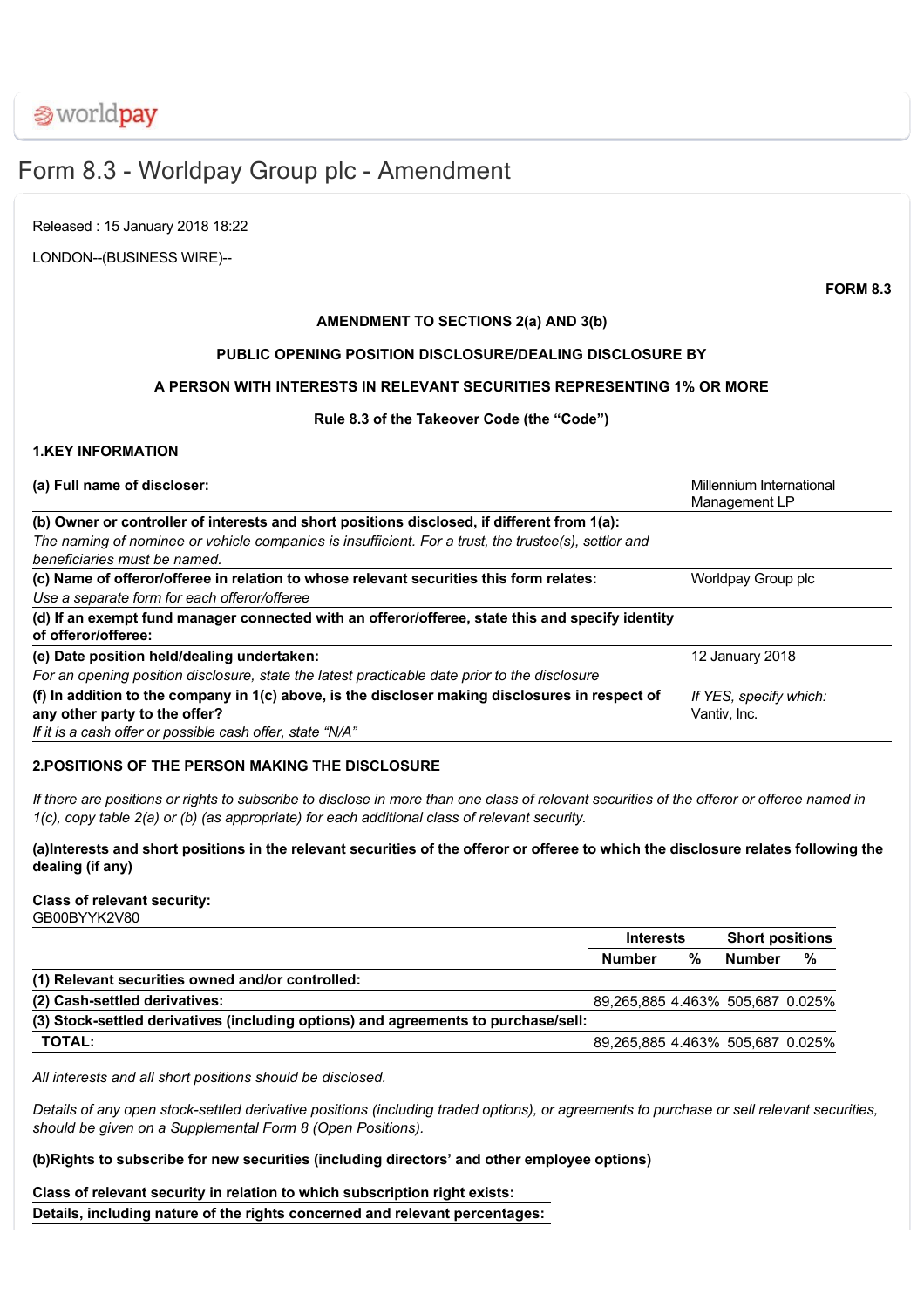# **3.DEALINGS (IF ANY) BY THE PERSON MAKING THE DISCLOSURE**

*Where there have been dealings in more than one class of relevant securities of the offeror or offeree named in 1(c), copy table 3(a), (b), (c) or (d) (as appropriate) for each additional class of relevant security dealt in.*

*The currency of all prices and other monetary amounts should be stated.*

#### **(a)Purchases and sales**

#### **Class of relevant security Purchase/sale Number of securities Price per unit**

#### **(b)Cash-settled derivative transactions**

| <b>Class of relevant</b> | <b>Product</b> | Nature of dealing                                    | Number of reference | <b>Price per</b> |
|--------------------------|----------------|------------------------------------------------------|---------------------|------------------|
| security                 | description    | e.g. opening/closing a long/short position,          | securities          | unit             |
|                          | e.g. CFD       | increasing/reducing a long/short position            |                     |                  |
| GB00BYYK2V80             | <b>CFD</b>     | Increasing a short position                          | 1.884               | 4.35 GBP         |
| GB00BYYK2V80             | <b>CFD</b>     | Reducing a long position                             | 151                 | 4.30 GBP         |
| GB00BYYK2V80             | CFD            | Increasing a long position                           | 6,884,783           | 4.35 GBP         |
| GB00BYYK2V80             | CFD            | Increasing a long position                           | 546,424             | 4.30 GBP         |
| GB00BYYK2V80             | CFD            | Increasing a long position                           | 6,884,783           | 4.35 GBP         |
| GB00BYYK2V80             | CFD            | Increasing a long position                           | 453,576             | 4.31 GBP         |
| GB00BYYK2V80             | <b>CFD</b>     | Increasing a long position                           | 20,654,349          | 4.35 GBP         |
| GB00BYYK2V80             | <b>CFD</b>     | Increasing a long position                           | 19,411              | 4.33 GBP         |
| GB00BYYK2V80             | <b>CFD</b>     | Reducing a long position                             | 978,642             | 4.34 GBP         |
| GB00BYYK2V80             | <b>CFD</b>     | Reducing a long position                             | 2,558               | 4.34 GBP         |
| GB00BYYK2V80             | <b>CFD</b>     | Increasing a long position                           | 13,776,500          | 4.35 GBP         |
| GB00BYYK2V80             | <b>CFD</b>     | Increasing a long position                           | 34,423,915          | 4.35 GBP         |
| GB00BYYK2V80             | <b>CFD</b>     | Increasing a long position                           | 1,042               | 4.33 GBP         |
| GB00BYYK2V80             | <b>CFD</b>     | Increasing a long position                           | 57,862              | 4.31 GBP         |
| GB00BYYK2V80             | <b>CFD</b>     | Closing a short position and opening a long position | 4,956,102           | 4.34 GBP         |
| GB00BYYK2V80             | <b>CFD</b>     | Increasing a long position                           | 911,301             | 4.32 GBP         |

# **(c)Stocksettled derivative transactions (including options)**

#### **(i)Writing, selling, purchasing or varying**

| <b>Class of</b><br>relevant | <b>Product</b><br>description e.a. | Writina.<br>purchasing, selling, | <b>Number of securities</b><br>to which option | Exercise<br>price per | Type<br>e.a.  | Expiry<br>date | <b>Option money</b><br>paid/ received |
|-----------------------------|------------------------------------|----------------------------------|------------------------------------------------|-----------------------|---------------|----------------|---------------------------------------|
| security                    | call option                        | varying etc.                     | relates                                        | unit                  | American.     |                | per unit                              |
|                             |                                    |                                  |                                                |                       | European etc. |                |                                       |

#### **(ii)Exercise**

Class of relevant security Product description Exercising/ exercised against Number of securities Exercise price per unit *e.g. call option*

# **(d)Other dealings (including subscribing for new securities)**

| <b>Class of relevant security</b> | Nature of dealing             | Details Price per unit (if applicable) |
|-----------------------------------|-------------------------------|----------------------------------------|
|                                   | e.g. subscription, conversion |                                        |

#### **4.OTHER INFORMATION**

**(a)Indemnity and other dealing arrangements**

**Details of any indemnity or option arrangement, or any agreement or understanding, formal or informal, relating to relevant securities which may be an inducement to deal or refrain from dealing entered into by the person making the disclosure and any party to the offer or any person acting in concert with a party to the offer:**

*Irrevocable commitments and letters of intent should not be included. If there are no such agreements, arrangements or understandings, state "none"*

NONE